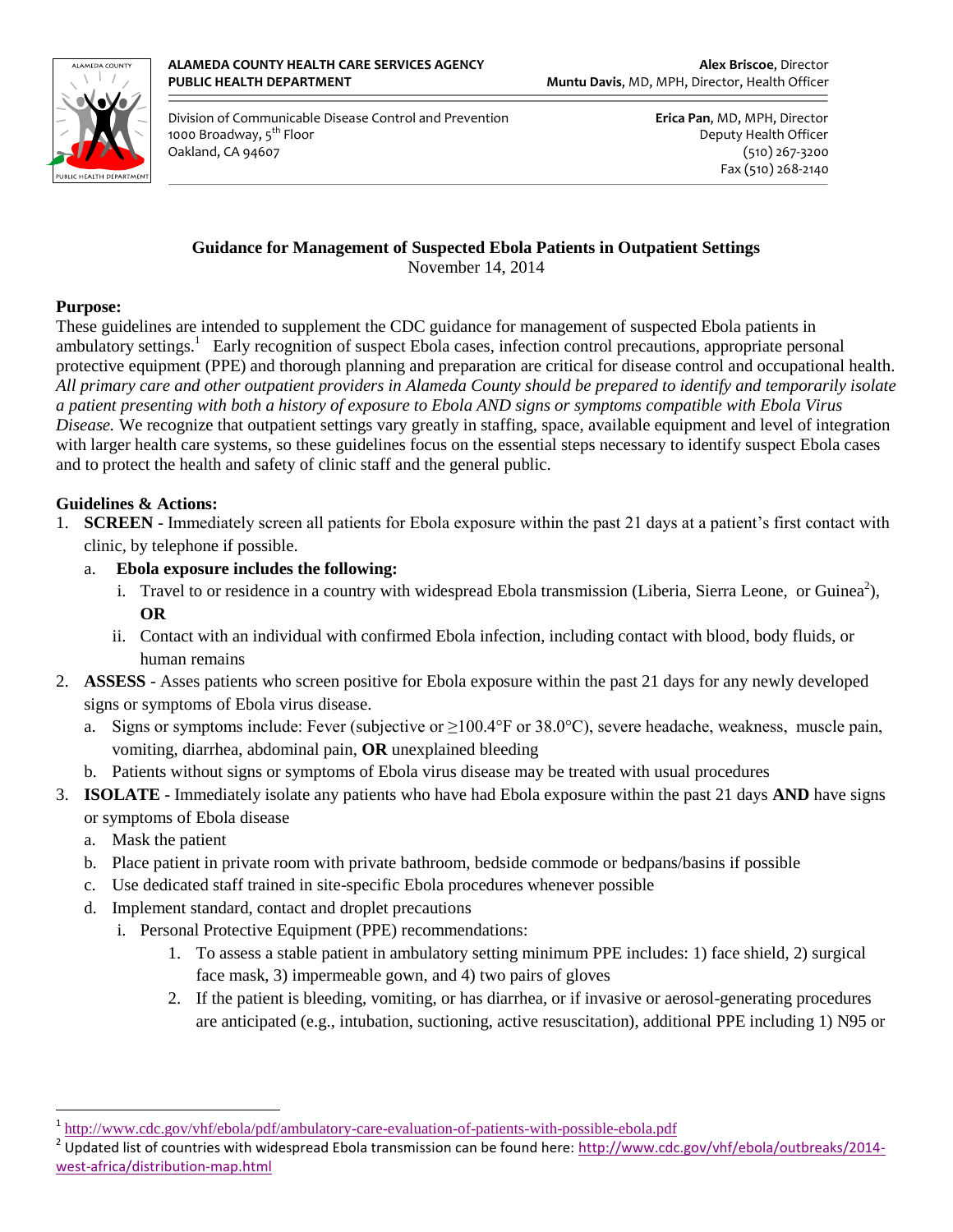

 Division of Communicable Disease Control and Prevention **Erica Pan**, MD, MPH, Director 1000 Broadway, 5<sup>th</sup> Floor **Deputy Health Officer** Deputy Health Officer Oakland, CA 94607 (510) 267-3200

Fax (510) 268-2140

PAPR instead of surgical mask, 2) boot covers, and 3) apron should be donned as recommended by CDC for the care of hospitalized patients<sup>3</sup>

- ii. Maintain a distance of 3 feet from patient except when performing vitals/exam
- iii. Practice thorough hand hygiene
- iv. Use dedicated equipment
- e. Minimize staff and family contact to that necessary for the immediate well-being of patient
- f. Minimize procedures to those urgently required for patient assessment and stabilization

# 4. **REPORT SUSPECTED EBOLA CASES IMMEDIATELY**

- a. Report by phone to ACPHD at **(510) 267-3250** during business hours or **(925) 422-7595** during evenings or weekends (ask for the Public Health Duty Officer)
	- i. ACPHD staff will assist with assessment, EMS transport and notification of inpatient facility
	- ii. Also report patients with Ebola exposure within the past 21 days who do not have signs or symptoms of Ebola (these patients are not infectious and do not require isolation)
- b. Alert designated facility Infection Control Practitioner, if relevant

# 5. **DOCUMENT**

- a. Keep log of all staff who work with suspected Ebola patients, including level of PPE used
- b. Keep records with the names and contact information of all patients, visitors and staff in facility who may have had contact with the suspected Ebola case
- 6. **PLAN**
	- a. Prepare a plan for screening all patients for Ebola exposure that fits with clinic flow
	- b. Designate an isolation room, transport route, and key staff for suspected Ebola patients
	- c. Train all staff who may encounter suspected Ebola patients in the proper technique for donning and doffing PPE, even if only minimum PPE is available
	- d. Practice or walk through clinic response to suspected Ebola patient

# **Additional Resources:**

- 1. ACPHD Ebola Resources Page: <http://www.acphd.org/ebola/resources.aspx>
- 2. CDC Ebola information: [http://www.cdc.gov/vhf/ebola/index.html;](http://www.cdc.gov/vhf/ebola/index.html)
- 3. CDPH Ebola Information:<http://cdph.ca.gov/programs/cder/Pages/Ebola.aspx>

 $\overline{a}$ <sup>3</sup> Guidance for full PPE to be used for hospitalized patients can be found here: [http://www.cdc.gov/vhf/ebola/hcp/procedures-for](http://www.cdc.gov/vhf/ebola/hcp/procedures-for-ppe.html)[ppe.html](http://www.cdc.gov/vhf/ebola/hcp/procedures-for-ppe.html)